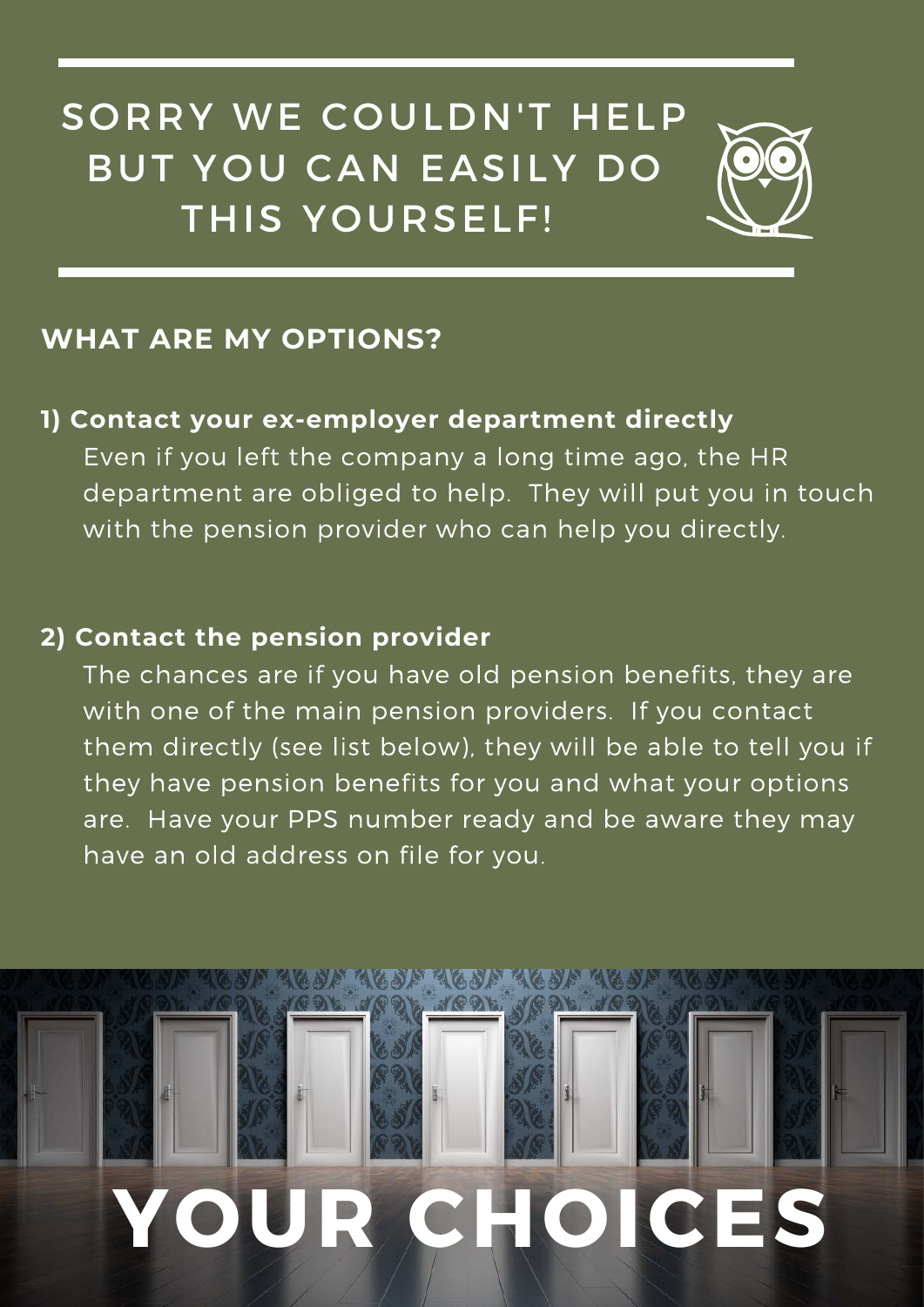## **PENSION SCHEME PROVIDERS IN IRELAND**

This is not an exhaustive list but in most cases, your pension could be with one of these companies. Click on the company logo for contact instructions.







## **WillisTowersWatson I.I'I'I.I**





# **HAVIVA**

**YOU WILL NEED:** 

- **PPS NUMBER**
- **E M P L O Y E R**
- **DATES EMPLOYED**
- **PHOTO ID**